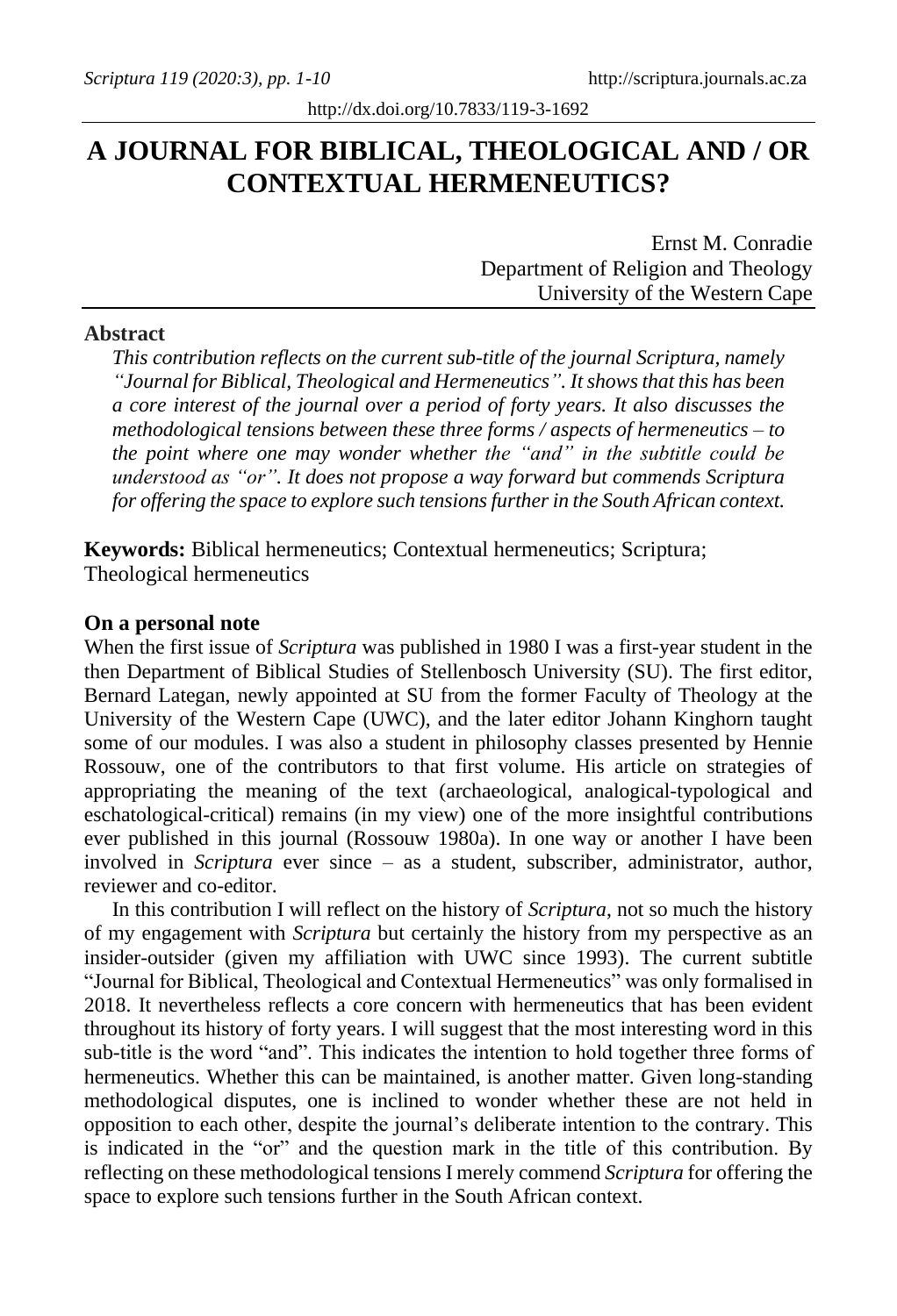# **An emerging hermeneutical awareness**

When I embarked on my studies at SU in 1980 it soon became clear to me that hermeneutics, in one form or another, was a common interest of most of my lecturers, cutting across most disciplines. It took me longer to understand why. The critique of apartheid that developed amongst minorities within the Dutch Reformed Church (DRC) since the 1950s coincided with disillusionment with both the way in which the Bible was read in support of apartheid and the mode of doing theology that could produce apartheid theology despite overtly maintaining an orthodox reformed approach. What went wrong? The owl of Minerva spreads its wings only with the falling of dusk. The interest in hermeneutics arises once one becomes aware of radically distorted interpretations.

One may say that the earlier 19<sup>th</sup> century debates around John Colenso and "modernity", and the early 20<sup>th</sup> century debates around Johannes du Plessis already signalled such a hermeneutical awareness (see recently Jonker 2019). One may add with Johann Kinghorn (1986:55-58) that the Du Plessis trial left a hermeneutical vacuum, a lack of competence in and sensitivity for hermeneutics in the DRC in general and in SU in particular. The teachers (some from outside Stellenbosch) who most influenced me each tackled an aspect of the hermeneutical problem. Hennie Rossouw paved the way philosophically with his formidable doctoral dissertation on the clarity of Scripture (1963) and his subsequent reading of the history of philosophical hermeneutics (e.g. 1980b). An array of biblical scholars such as Ferdinand Deist, Bernard Lategan and Bernard Combrink reread the Bible in search of adequate tools to refute Totius' conclusion that the whole Bible supports apartheid. Jaap Durand grappled with a fully historical understanding of God's economy that challenged the more static and formalised categories employed by Herman Dooyeweerd and Hendrik Stoker (see Durand 1980, Smit 2009). Willie Jonker adopted Berkouwer's understanding of correlation to propose a more dynamic constant engagement with the Word of God that cannot be captured in orthodox formulae even if they may be "true" (see Jonker 1973). Dirkie Smit took the Barthian emphasis on the Word much further through his engagement with Habermas and introduced me to David Tracy and his "revised correlation" model (Tracy 1974). David Bosch (1980) regarded missiology as the "storm centre" of theology where hermeneutical debates on relating "Christ" and "culture" are played out. He also made me aware of the possibility / danger of an inverse hermeneutics, i.e. one where the meaning of the context for (an assessment of) the text is explored (Bosch 1991:430).

When the new journal was named *Scriptura,* this indicated such a hermeneutical interest but also a commitment to reread the text within an ever-changing context. The journal was administratively established in a Faculty of Arts, not in a Faculty of Theology or a Seminary – which also signalled that the Bible is not only read in the church but also in the academy and indeed in society, for better but often also for worse. The Latin name *Scriptura* conformed to academic parlance, but it certainly also evoked the classic Protestant emphasis on *sola scriptura* – Scripture alone. Naming the journal thus would have made it far more church orientated. Did leaving the *sola* out of the name signal a protest against not only the ecclesial authorities of the day but also against the formula itself? This is for Bernard Lategan as the founder and first editor of *Scriptura* to answer, but I do remember him once saying that *sola Scriptura* is one of the most radical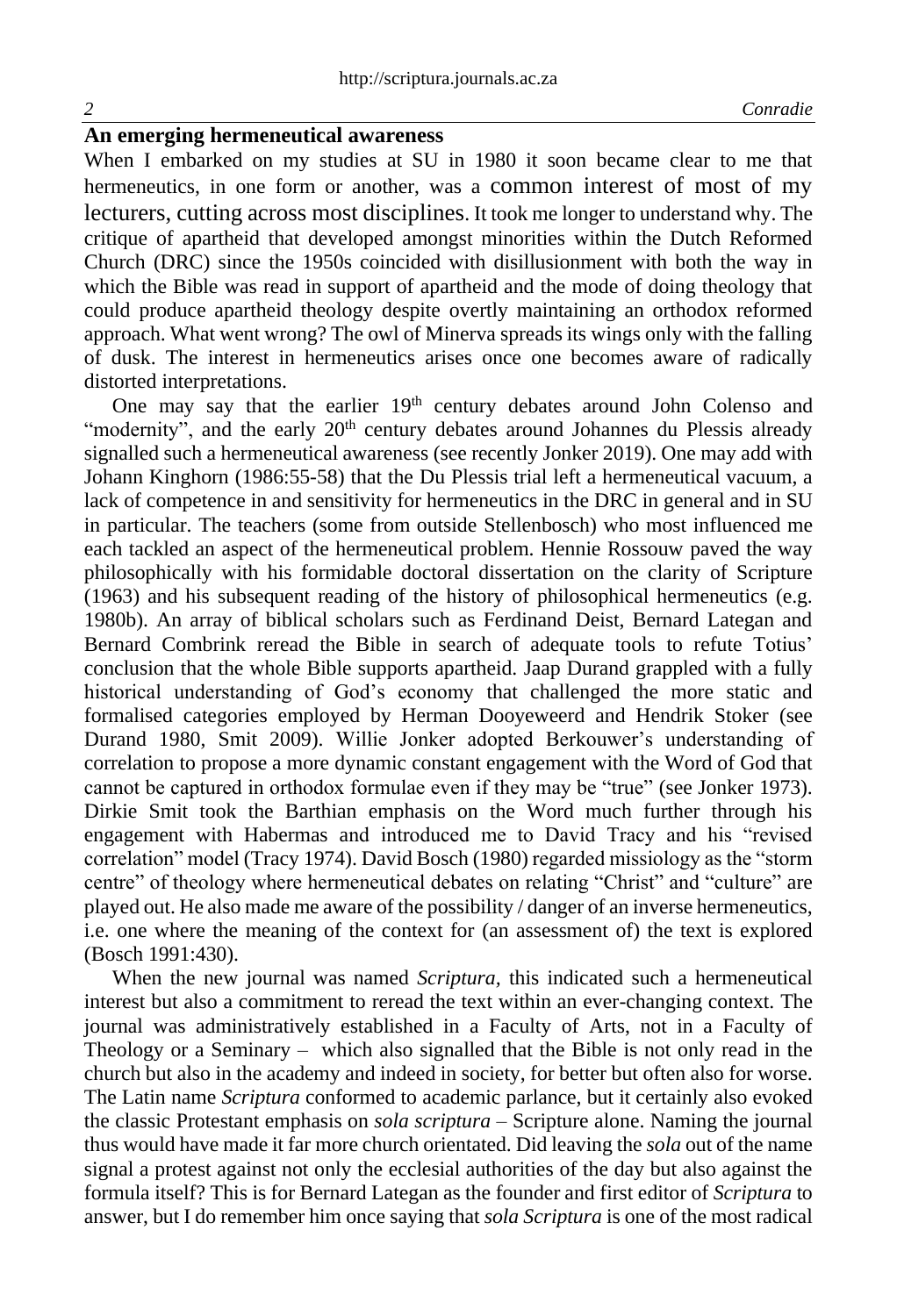slogans in the history of ideas. This signalled a willingness to test an entire tradition of more than a millennium and to call for radical reinterpretation. If the pope is not infallible, neither is the synod of the Dutch Reformed Church! In fact, it may well be horribly wrong. David Tracy's distinction between the three publics of theology (academy, church and society) is as old as *Scriptura* and the tension between these publics remains evident in contributions to the journal (Tracy 1981). Lategan has long argued for the need for "taking the third public seriously" but also indicates how difficult that often is (see Lategan 2015).

#### **Institutional changes over forty years**

The history of *Scriptura* as a journal is not particularly complex but still important. In the 1980s it served as the official journal for an academic society dedicated to teaching biblical studies in schools. It later focused more broadly on religious education. Therefore, for a while one edition of *Scriptura* annually was dedicated to articles in this field. By the mid-1980s the Centre for Contextual Hermeneutics was established in the Faculty of Arts with Bernard Lategan as its first Director. The emphasis clearly shifted to the so-called "third public" of theology, namely "society", although this is an overgeneralised rubric that encompasses government, business and industry, the media, jurisprudence and civil society alike. Lategan hosted an annual seminar on contextual Bible reading and many articles emerging from these seminars were published in the journal. In 1990 Johann Kinghorn became head of the Department of Biblical Studies in the Faculty of Arts (SU) with Bernard Lategan taking up the position of Dean of the Faculty of Arts. In 1994 the Department of Biblical Studies became the Department of Religious Studies. With Kinghorn as editor, the journal maintained its interest in hermeneutics, but the focus was no longer only on reading the text (which was still in place) but also on "reading", understanding, analysing the context – during a time of rapid transition from apartheid.

When the Department of Religious Studies was subsequently closed around 2000, the journal was almost discontinued too. Hendrik Bosman had the wisdom not to let a precious resource slip away and ensured a transition by which *Scriptura* would be administratively located in the Department Old Testament and New Testament at SU from 2001. Ironically, this signalled a shift away from a journal in a Faculty of Arts to a journal now housed in a Faculty of Theology. For a decade and a half Hendrik Bosman, Elna Mouton and myself served as three co-editors with Bosman being the first among equals in bearing the bulk of the administrative burden. At the time the sub-title of the journal was "International Journal of Bible, Religion and Theology". This name signalled the broad interest of the journal in seeking to hold together interests in biblical studies, theological studies and religious studies. The danger was of course that its focus was too all-inclusive and not really distinctive if compared with other journals in the field. The order of Bible, religion and theology was admittedly odd. An order of religion, sacred texts (as one dimension of religious traditions) and theological reflection on such texts would make sense – but not given the name *Scriptura*. A classic theological encyclopaedia would have text, tradition, doctrine, ethics and contemporary appropriation (roughly biblical studies, systematic theology and practical theology, here including mission, treating religion as an object of mission).

The name change in 2018 signalled a narrower focus on hermeneutics although this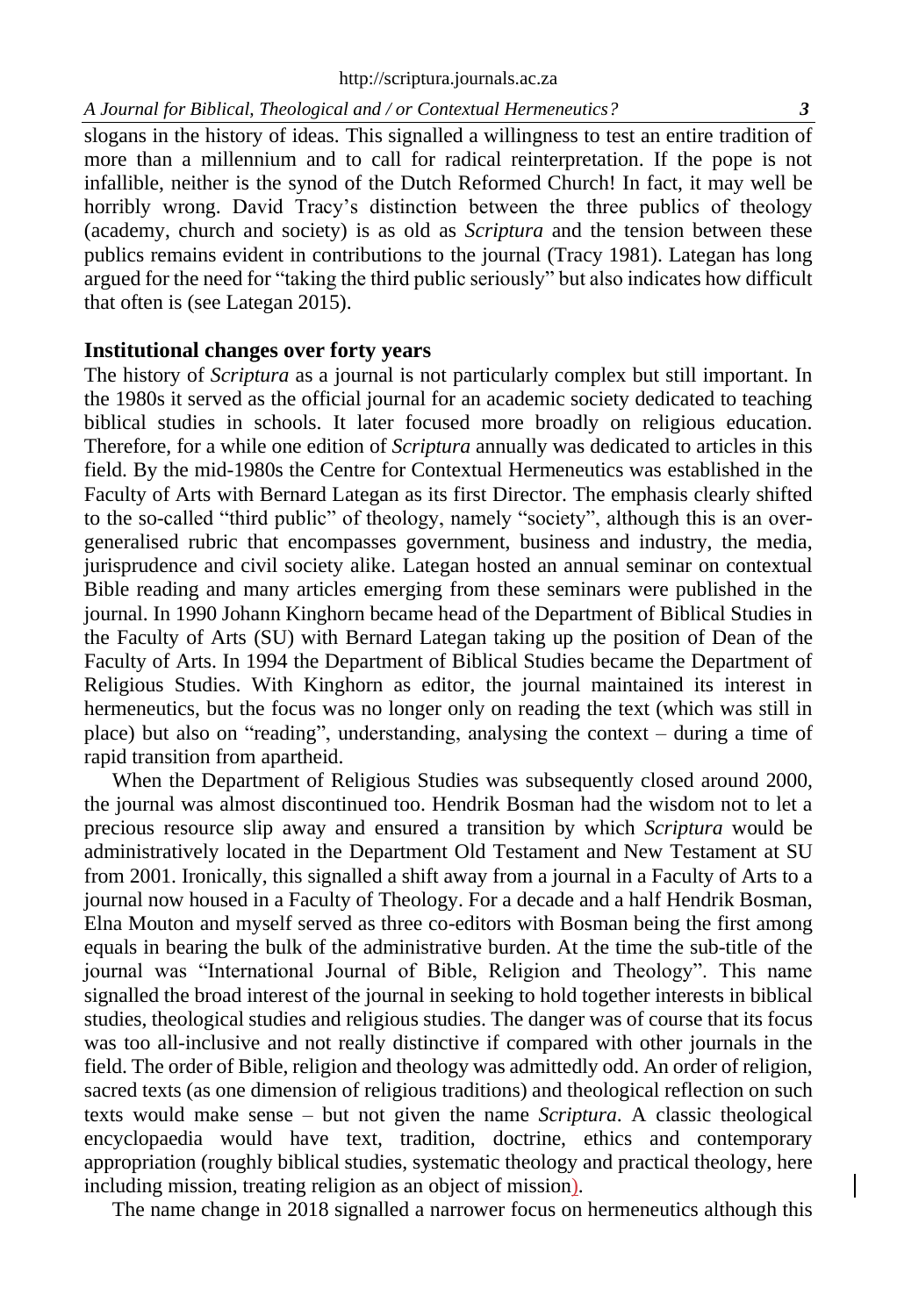is very broadly understood. If everything is a matter of interpretation, nothing much is excluded from consideration for publication. The journal maintains its interest in the South African context despite the word "international" in the former sub-title. One may say that the earlier emphasis on international and ecumenical engagement hoped to break through the isolation associated with apartheid and the subsequent academic boycotts and to ensure subscriptions from libraries further afield. If anything, there is now a commitment to publish articles from the wider African context.

## **A quantitative survey**

Given the comments above, it would be interesting to see what has been published in Scriptura over a period of forty years, from one decade to the next. The survey below includes only articles and special editions, not editorials, responses or book reviews. It is indeed remarkable to see the variety of genres in the first decade (conference reports, homilies, literature reviews, opinions) before the current subsidy formula inhibited such creativity. If some rather traditional subject areas are employed and if each contribution is forced into one main category (which any form of hermeneutics can hardly sustain), based mainly on the title of each contribution, the following pattern emerges:

|                                | 1980s          | 1990s | 2000s | 2010 <sub>s</sub> | Total |
|--------------------------------|----------------|-------|-------|-------------------|-------|
| Old Testament studies          | 13             | 38    | 73    | 91                | 215   |
| New Testament studies          | 33             | 68    | 59    | 52                | 212   |
| <b>History of Christianity</b> | 2              |       | 23    | 17                | 49    |
| Systematic theology            | 24             | 30    | 69    | 27                | 150   |
| (Christian) ethics             | 16             | 28    | 42    | 57                | 143   |
| Practical theology             | 11             | 20    | 36    | 32                | 99    |
| Missiology                     |                | 8     | 16    | 9                 | 34    |
| Religious studies              | $\mathfrak{D}$ | 42    | 41    | 14                | 99    |
| Religion education             | 29             | 27    | 16    | $\theta$          | 72    |
| Other                          |                | 4     |       | $\overline{2}$    | 14    |
|                                | 132            | 272   | 382   | 301               | 1087  |

This table indicates that the focus on hermeneutics does allow for contributions from all the traditional disciplines and sub-disciplines of the fields of religion and theology. The decrease in contributions about discourse on biblical studies as a school subject / religion / religious education since the 1990s is understandable given that the academic society that focused on this, no longer exists.

It would be quite interesting to explore demographic changes in the contributing authors in terms of nationality, institutional affiliation, gender, race, age and denominational background but this cannot be offered here. It would be even more interesting to offer a survey of themes covered and changes in the underlying theological discourse – a good topic for a postgraduate project. Suffice it to say that while the quality of the typographical layout (but not of the copy editing) in the 1980s compared to contemporary standards left much to be desired , there were some truly excellent articles over the years. These include articles by SU and UWC affiliated scholars, articles derived from seminars on contextual hermeneutics and a few by famous German theologians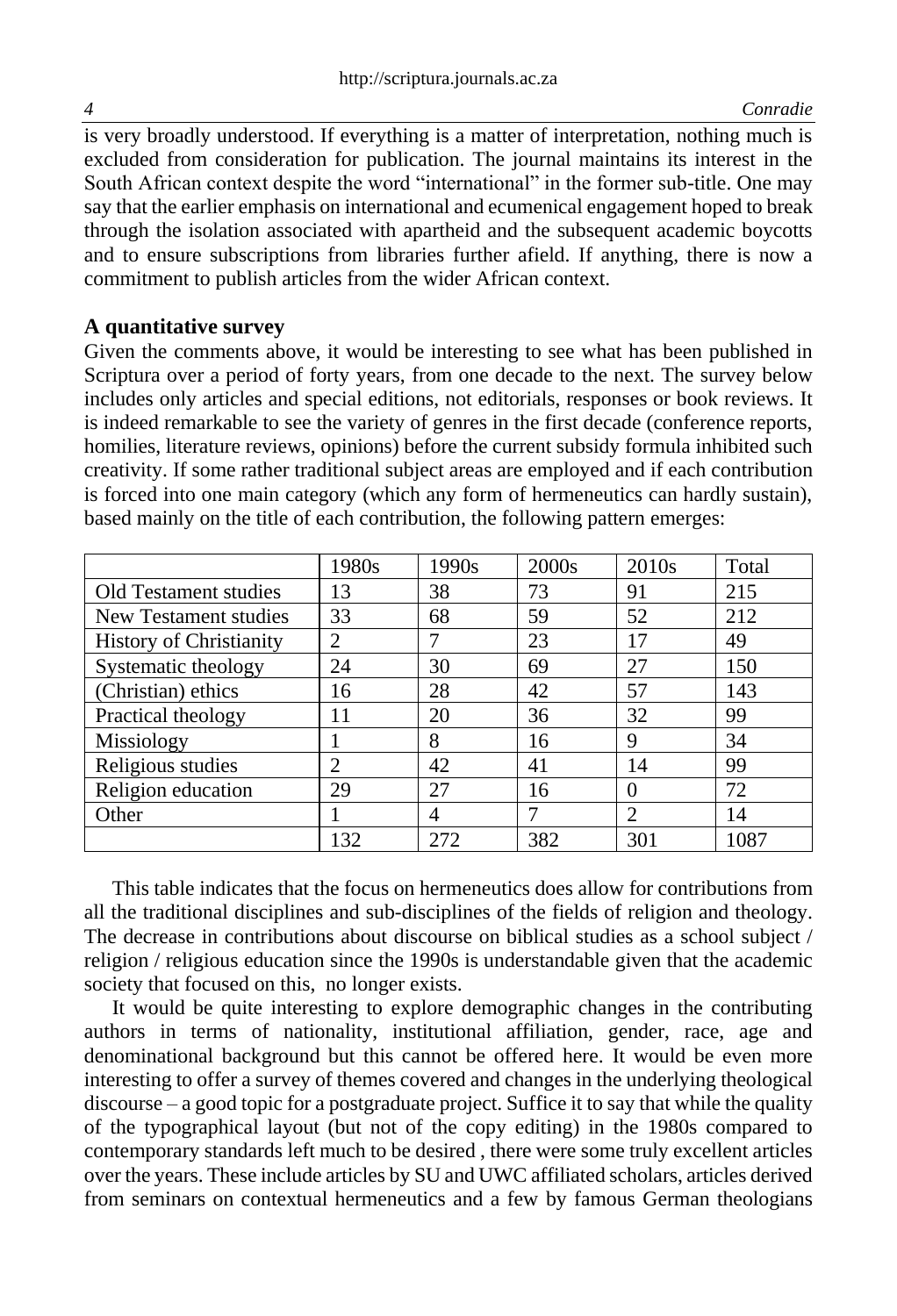#### *A Journal for Biblical, Theological and / or Contextual Hermeneutics? 5*

such as Wolfgang Huber, Eberhard Jüngel and Theo Sundermeier, to name only a few. The increase in quantity over the decades does not necessarily indicate an increase in quality, although some of the early contributions would not have been accepted according to contemporary double blind peer review processes, at least if the titles are considered (e.g. "Fundamentalism – yes or no?").

### **Mapping the keys to adequate interpretation**

Another strategy to detect hermeneutical trends in publications in Scriptura since 1980 may be to employ forms of hermeneutics that focus on the world behind the text, the world of the text and the world in front of the text. This distinction has been widely employed by contributors to *Scriptura*. A few examples will suffice to illustrate this analysis.

A first attempt to map the terrain of biblical hermeneutics may be found in the textbook by Ferdinand Deist and Jasper Burden, *An ABC of Biblical exegesis* (1980). In an influential essay Bernard Lategan (1984) shows how two shifts occurred in New Testament hermeneutics, namely from historical critical approaches, to text-based approaches (new criticism, structural analysis), and then to contextual approaches (the role of the reader, reception theory and cultural approaches). In a widely used textbook, Dirkie Smit (1987) identified six aspects of hermeneutics, namely the world behind the text, the text itself, the role of the tradition, contemporary appropriation, ideological suspicion and the social context. Gerald West (1991) used the distinction between the world behind, of and in front of the text in various publications (early 1990s). In the first edition of *Fishing for Jonah* Roger Arendse, Louis Jonker, Douglas Lawrie and myself adopted and adapted Smit's analysis, identifying the same six aspects. In various contributions during the 1990s Louis Jonker argued for multi-dimensional modes of hermeneutics (see 1996). Finally, in *Angling for interpretation* (2001, 2008) I added a seventh set of factors namely related to the role of the contemporary rhetorical context in which a classic text such as the Bible is interpreted, and its meaning appropriated.

One may say that these attempts at mapping the terrain of biblical, theological and contextual hermeneutics are typically South African. Given our Dutch and British colonial history and our situatedness in the global South, we are influenced by discourses in continental Europe, the UK and USA, Latin America and elsewhere in Africa. Of course, the terrain of hermeneutics is contested in South Africa where the Bible is regarded as a site of struggle (Mosala 1989) and indeed an object of theft (West 2016). Admittedly, such mapping is never innocent and typically reflects a position of power. Since this is an all-male cast of mostly white scholars mapping the terrain, one needs to add that many others have contributed to the debate, not least Elna Mouton and Charlene van der Walt (see 2012) as former co-editors. The analysis will always be contested but the basic identification of three, four, six or seven sets of factors influencing biblical and theological interpretation has thus far withstood the test of time, with only some details described with different vocabularies.

Let me on this basis again offer a statistical survey of contributions to *Scriptura*, now asking where the main focus of each contribution lies in terms of the seven sets of factors playing a role in biblical, theological and contextual hermeneutics as identified in *Angling for interpretation*. One may say that even though most scholars would acknowledge the complexity of interpretation, the key to adequate interpretation is found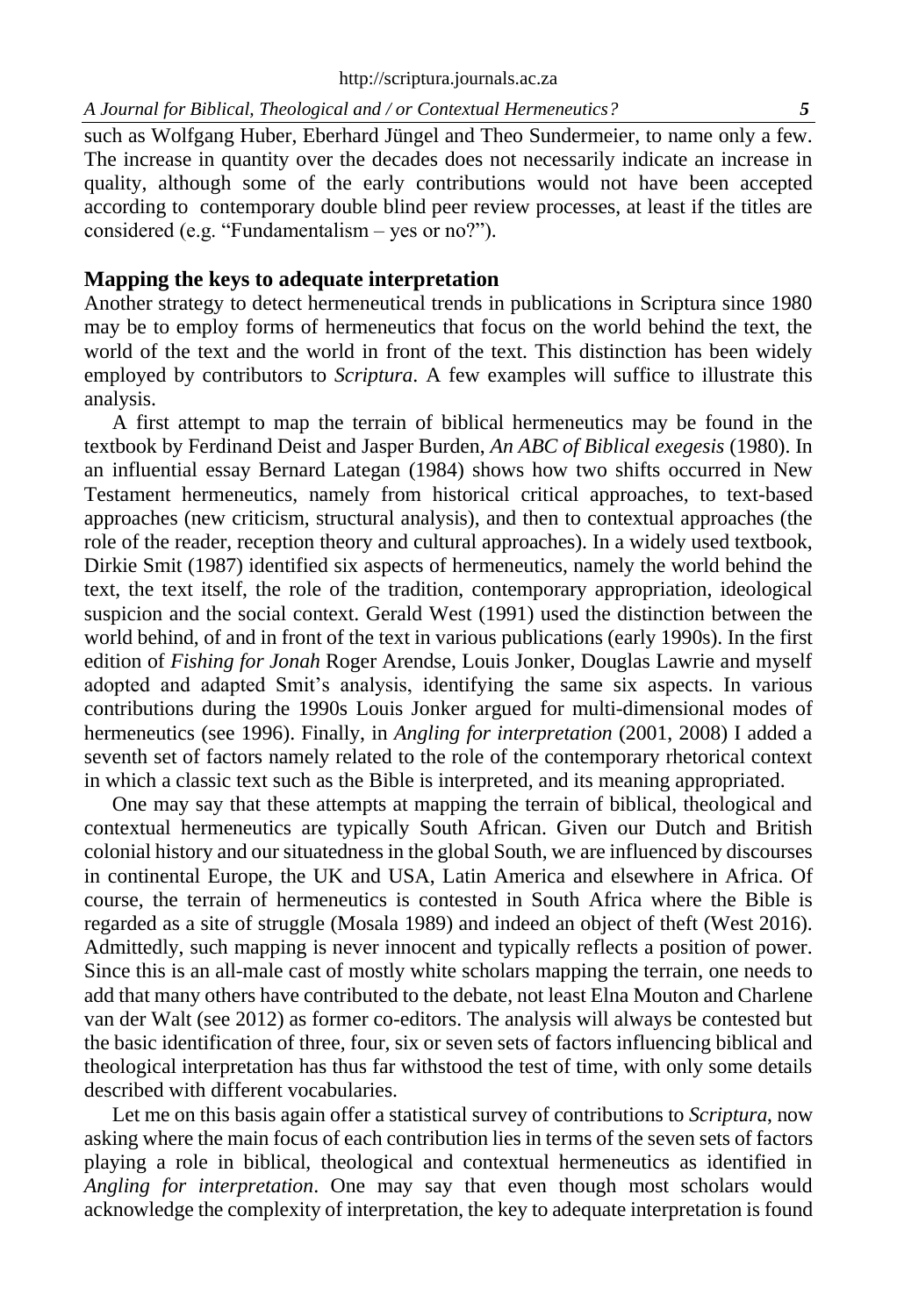*6 Conradie*

in different areas. Note that the focus here is not only on biblical hermeneutics, but also on theological hermeneutics (understanding the content and significance of the Christian faith) and contextual hermeneutics (arguably critically reflecting on the perceived implications of text and tradition for contemporary or future Christian praxis, for the role of religion in society or for society itself). The statistics indicated below are admittedly rather imprecise and to some extent arbitrary, but suffice to suggest that the analysis of aspects of interpretation holds:

|                          | 1980s          | 1990s | 2000s | 2010 <sub>s</sub> | Total |
|--------------------------|----------------|-------|-------|-------------------|-------|
| Approaches focusing      | 5              | 13    | 28    | 28                | 74    |
| on the world behind the  |                |       |       |                   |       |
| text                     |                |       |       |                   |       |
| Approaches focusing      | 26             | 46    | 43    | 65                | 180   |
| on the text itself       |                |       |       |                   |       |
| Approaches focusing      | 13             | 21    | 46    | 33                | 113   |
| on the role of reception |                |       |       |                   |       |
| / the tradition          |                |       |       |                   |       |
| Approaches focusing      | 37             | 53    | 97    | 79                | 266   |
| on the role of           |                |       |       |                   |       |
| appropriation            |                |       |       |                   |       |
| Approaches focusing      | 17             | 24    | 48    | 12                | 101   |
| on rhetorical            |                |       |       |                   |       |
| situatedness (including  |                |       |       |                   |       |
| engagement with the      |                |       |       |                   |       |
| work of another author)  |                |       |       |                   |       |
| Approaches focusing      | 28             | 65    | 55    | 36                | 184   |
| on contextual analyses   |                |       |       |                   |       |
| Approaches focusing      | $\overline{4}$ | 28    | 32    | 35                | 99    |
| on ideological criticism |                |       |       |                   |       |
| Other (e.g. at a meta-   | $\overline{2}$ | 22    | 33    | 13                | 70    |
| level)                   |                |       |       |                   |       |
|                          | 132            | 272   | 382   | 301               | 1087  |

# **And / or?**

Hermeneutics is studied in multiple disciplines, but especially of course in philosophy, jurisprudence, literature, religion and theology. One may argue that it is hermeneutics that holds together the various sub-disciplines of Christian theology. As Dirkie Smit argues in a lesser known article (1991), the task of (evangelical) theology is to understand the Word of God anew. He observes that this entails three tasks, namely, to understand the biblical texts, to become cognisant of the tradition of interpretation and to study the contemporary context. This is a single integrated task: even though one may focus on one aspect, the others inevitably play a role, whether acknowledged as such or not. For example, biblical scholars are situated in a particular context that shapes the way they read the text. Liberation theologians and pastoral theologians alike may be concerned with particular social or personal needs, but the context is always already shaped by the biblical texts. Systematic theologians may proclaim adherence to the axiom of *sola*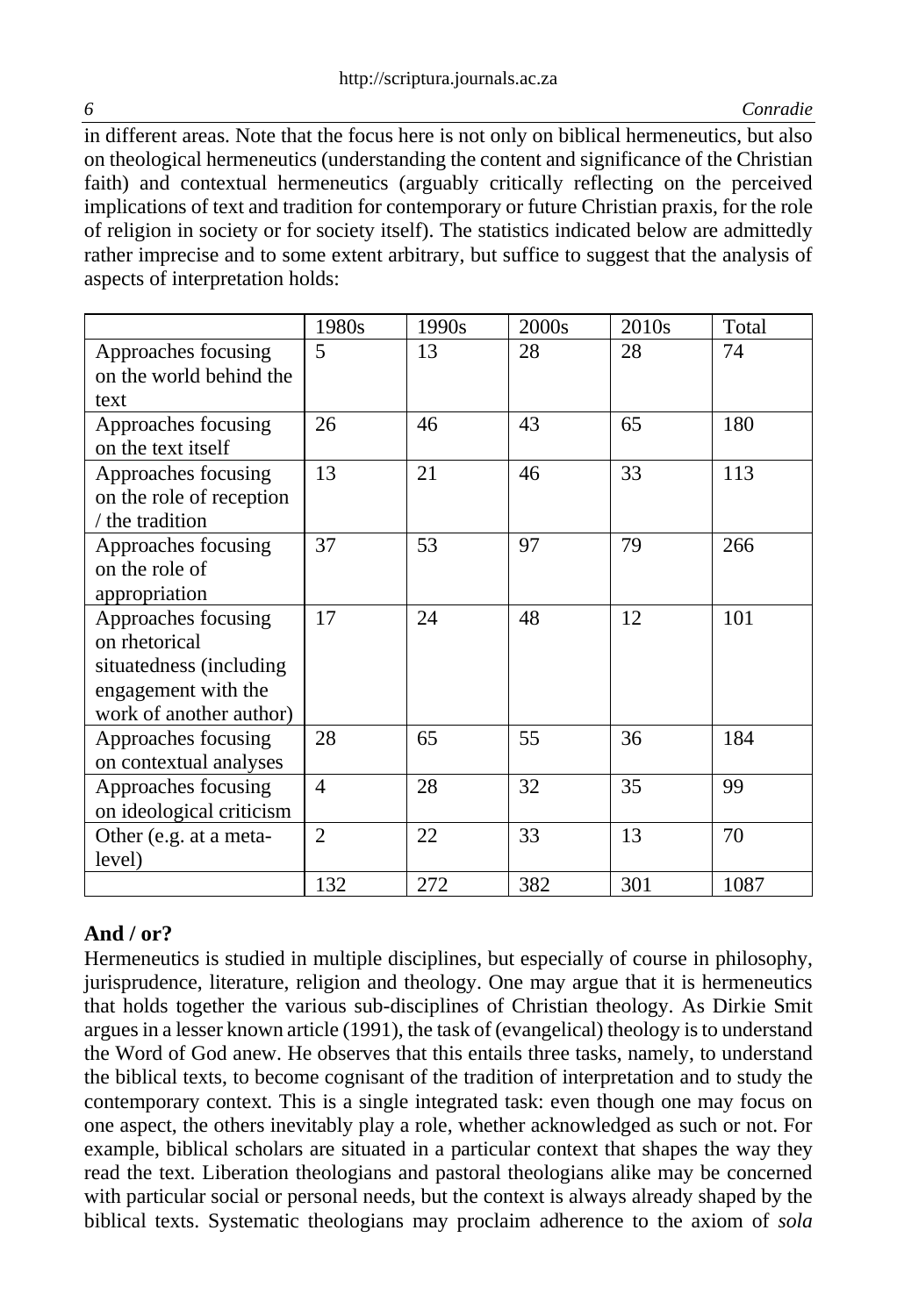### *A Journal for Biblical, Theological and / or Contextual Hermeneutics? 7*

*Scriptura,* but their reflections are always shaped by the particular tradition in which they stand and by philosophical assumptions derived from contemporary discourse. No wonder the Methodist quadrilateral acknowledges Scripture, tradition, reason and experience as sources of Christian theology.

To recognise such a single integrated task may help to avoid the fragmentation of theological sub-disciplines. However, this cannot hide the deep methodological tensions that have emerged between theological sub-disciplines. How, then, is it possible for *Scriptura* to maintain the "and" in its subtitle? To have "Biblical, theological *or* contextual hermeneutics" as subtitle may provoke even more questions but it would at least point to the underlying problem.

One may fill volumes in explaining such tensions, but it may suffice to say that these are found between biblical studies and dogmatics, between biblical studies and ethics (see Mouton 1997 though), between the history of Christianity and systematic theology, between dogmatics and ethics, between practical theology and systematic theology, between religious studies and theological studies and between theology and a wide range of other disciplines, including the humanities, the social sciences and nowadays also the natural sciences. In working on *Fishing for Jonah* (and much of it in jest) I reached a half-serious ceasefire agreement with my colleagues and friends biblical scholars Douglas Lawrie and Louis Jonker. Accordingly, I may quote the Bible as a systematic theologian as long as I do not pretend to have any real clue how the text is situated in its historical context and the history of the coming into being of the text. Any quotation is also misquotation. They may study the biblical text and may spell out its contemporary significance as long as they admit that they have no real clue how to understand the doctrinal and ethical vocabulary that they employ in doing so. Any appropriation is also misappropriation.

These methodological tensions remain entrenched, as illustrated by a recent article by Izak Spangenberg. Spangenberg (2017:209) comments on the "old-fashioned use of the Bible to support specific convictions" by "most South African theologians". Inversely, he observes that "Christians project their prejudices and values onto the Bible, arguing that they are 'biblical norms and values'" (2017:212). Note the distinction here between appropriations of what the text means (for us today) and reconstructions of what the text has meant. Spangenberg is in my view right to point to the distance between the biblical texts and contemporary beliefs and values, but then seems to assume that it is possible to avoid reading the context into the text and the text into the context. He argues that those who supported apartheid on the basis of the Bible and those who rejected apartheid on the basis of the Bible followed the same strategy. However, even an atheist rejection of the relevance of the Bible for today is still a (negative) form of appropriation. His own emphasis on humanism and human rights categories operates in the same way, namely, to indicate historical distance, to question the authority of the text and to regard the Bible as one possible source of inspiration alongside many others. Elsewhere I argue that such hermeneutical keys to relate text and context cannot be avoided (see Conradie 2010). They identify / construct / enforce a point of similarity between text and context (idem-facio = to *make* similar). Moreover, these hermeneutical keys are typically of a doctrinal kind. This was well illustrated by an empirical project on how established Bible study groups read the Bible – in which it became clear that their doctrinal presuppositions shape their appropriation of the text (see Bosman, Conradie and Jonker 2001). I also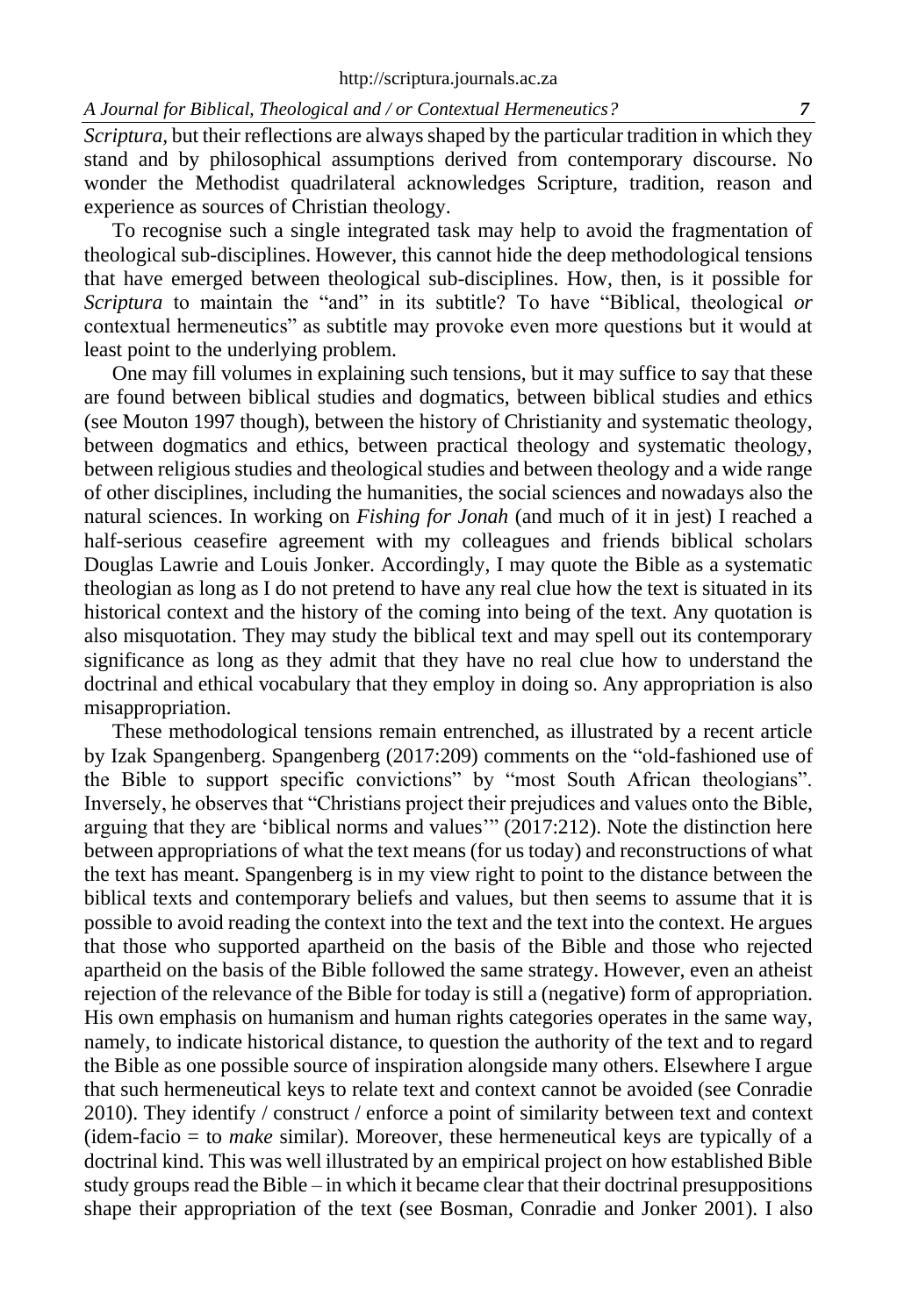illustrate this claim with reference to the "small dogmatics" employed as principles in the Earth Bible series (Conradie 2004). Without them, neither appropriation, misappropriation nor rejection is possible. In short, the role of doctrine (expressing deeply held convictions) cannot be avoided in exegesis. The most vehement denial of the role of doctrine may be the most doctrinal. The only way forward is to acknowledge and then discuss the relative adequacy of such doctrinal keys. Biblical and theological hermeneutics cannot be separated from each other.

The most dramatic instance where such methodological disputes surfaced in the forty years of *Scriptura* is in a volume of essays on New Testament ethics published as a supplement in 1992. In a concluding essay to a volume of essays on New Testament ethics, Dirkie Smit (1992:325) observes that the very sophisticated work done by his New Testament colleagues is of very little use to respond to the South African challenges of the time because they do not take into account the immense complexities involved in forming moral judgements. In particular, the distinction between ethos and ethics is not taken into account sufficiently. As a result there is a tendency to be either very vague about the contemporary significance of these texts or to jump almost directly from a particular text to a particular contemporary issue. He argues that as competent as the New Testament scholars are in analysing the texts, so superficial is their analysis of the contemporary social problems. In a scathing last sentence he comments that, with this volume of essays, we are still in the house of the deaf.

### **To conclude**

Suffice it to say that biblical, theological and contextual hermeneutics remain in tension with each other thirty years later, as the reference to Spangenberg above illustrates. My hope is that this subtitle will serve as an acknowledgement of what David Bosch (1991:381-389) describes as a creative tension. By juxtaposing all three these modes of hermeneutics, *Scriptura* is signaling that the one cannot be done without the other. It also provides an academic space where this can be explored further. It is only through the collaborative efforts of authors, reviewers and readers that any distortions in the relatedness of biblical, theological and contextual hermeneutics can be recognised. May we remain vigilant in this regard in the decades to come!

# **BIBLIOGRAPHY**

- Bosch, DJ. 1980. *Witness to the world: The Christian mission in theological perspective*. Atlanta: John Knox Press.
- Bosch, DJ. 1991. *Transforming mission: Paradigm shifts in Theology of Mission.*  Maryknoll: Orbis Books.
- Bosman, HL, Conradie, EM and Jonker, LC. 2001. Biblical interpretation in established Bible study groups: A chronicle of a regional research project, *Scriptura* 78:340- 346*.*
- Conradie, EM et al. 1995. *Fishing for Jonah. Various approaches to Biblical interpretation*. Study Guides in Religion and Theology 1. Bellville: UWC Publications.
- Conradie, EM. 2004. Towards an ecological biblical hermeneutics: A review essay on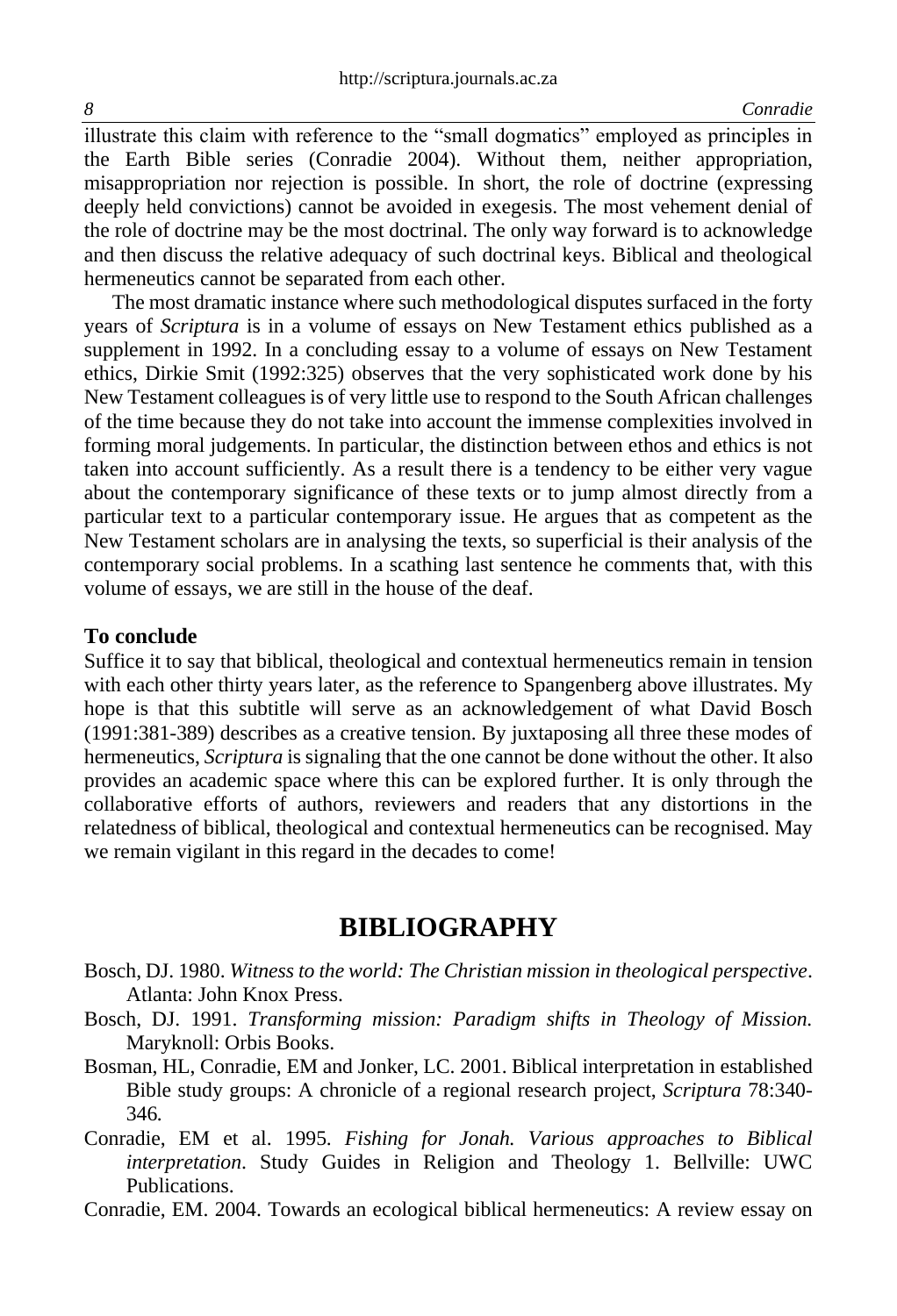*A Journal for Biblical, Theological and / or Contextual Hermeneutics? 9*

- the Earth Bible project, *Scriptura* 85:123-135.
- Conradie, EM. 2008. *Angling for interpretation: A first guide to Biblical, theological and contextual hermeneutics.* Study Guides in Religion and Theology 13. Stellenbosch: SUN Press.
- Conradie, EM. 2010. What on earth is an ecological hermeneutics? Some broad parameters. In Horrell, DG et al. (eds), *Ecological hermeneutics: Biblical, historical, and theological perspectives*. London: T & T Clark, 295-314.
- Deist, FE and Burden, JJ. 1980. *An ABC of Biblical exegesis*. Pretoria: JL van Schaik.
- Durand, JJF. 1980. God in history: An unresolved problem. In König, A and Keane, MH (eds), *The meaning of history*. Pretoria: Unisa, 171-178.
- Jonker, LC. 1996. *[Exclusivity and variety: Perspectives on multidimensional exegesis.](http://books.google.com/books?hl=en&lr=&id=8K8ES6FgvO0C&oi=fnd&pg=PA9&dq=info:cnWhhXgXll4J:scholar.google.com&ots=OhvfdpA9NP&sig=l8jvsmAuuF2N54B-2HkIi9GHPuk)*  Leuven: Peeters.
- Jonker, LC and Lawrie, DG (eds). 2005. *Fishing for Jonah (anew): Various approaches to Biblical interpretation.* Stellenbosch: Sun Press.
- Jonker, LC. 2019. *Herinnering en verlange: Gesprekke oor mag, geskiedenis en die Bybel.* Stellenbosch: Sun Press.
- Jonker, WD. 1973. Dogmatiek en Heilige Skrif. In Bakker, JT et al. (eds), *Septuagesimo anno – Theologische opstelle aangeboden aan Prof. Dr. G. C. Berkouwer*,. Kampen: JH Kok, 86-111.
- Kinghorn, J (ed.). 1986. *Die NG Kerk en apartheid*. Johannesburg: Macmillan.
- Lategan, BC. 1984. Current issues in the hermeneutical debate, *Neotestamentica* 18:1- 17.
- Lategan, BC. 2015. On taking the third public seriously. In DJ Smit (ed.), *Hermeneutics and social transformation*. Stellenbosch: Sun Press, 149-158.
- Mosala, IJ. 1989. *Biblical hermeneutics and black theology in South Africa*. Grand Rapids: WB Eerdmans.
- Mouton, E. 1997. The (trans)formative potential of the Bible as resource for Christian ethos and ethics, *Scriptura* 62:245-257.
- Rossouw, HW. 1963. *Klaarheid en interpretasie: Enkele probleemhistoriese gesigspunte in verband met die leer van die duidelikheid van die Heilige Skrif*. Amsterdam: Jacob van Campen.
- Rossouw, HW. 1980a. Hoe moet 'n mens die Bybel lees? Die hermeneutiese probleem, *Scriptura* 1:7-28.
- Rossouw, HW. 1980b. *Wetenskap, interpretasie, wysheid*. Port Elizabeth: University of Port Elizabeth.
- Smit, DJ. 1987. *Hoe verstaan ons wat ons lees?* Kaapstad: NG Kerk-Uitgewers.
- Smit, DJ. 1991. The challenge of theological studies for evangelical students, *Apologia* 6(2):48-57.
- Smit, DJ. 1992. Oor 'n Nuwe Testamentiese etiek, die Christelike lewe en Suid-Afrika vandag. In Lategan, BC and Breytenbach, C (eds), *Geloof en opdrag: Perspektiewe op die etiek van die Nuwe Testament, Scriptura* S9: 303-325.
- Smit, DJ. 2009. In die geskiedenis ingegaan. In Conradie, EM en Lombard, C (eds), *Discerning God's justice in church, society and academy: Festschrift for Jaap Durand*. Stellenbosch: SUN Press, 131-166.
- Spangenberg, IJJ. 2017. Is God a ventriloquist and is the Bible God's dummy? Critical reflections on the use of the Bible as a warrant for doctrines, policies and moral